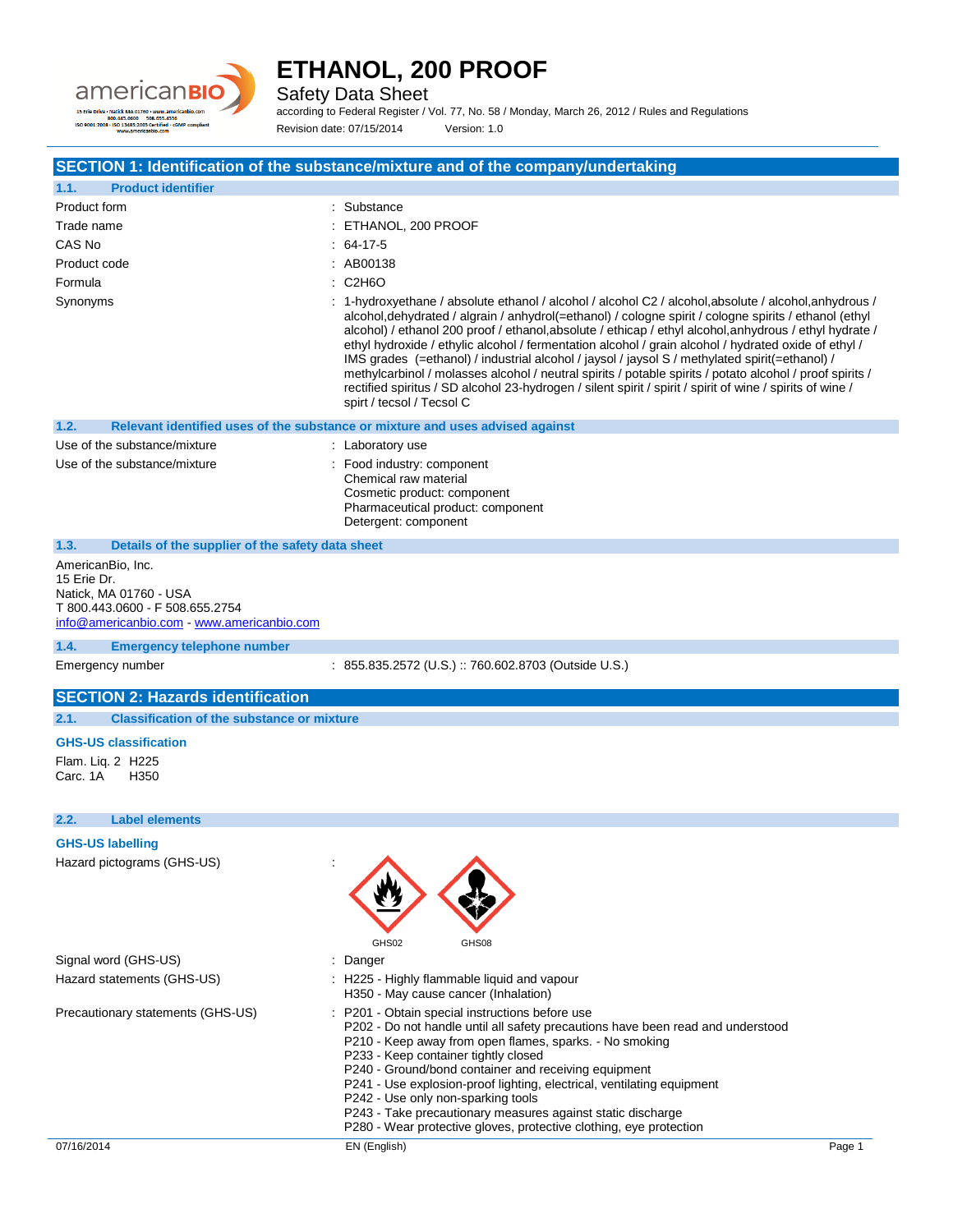Safety Data Sheet

according to Federal Register / Vol. 77, No. 58 / Monday, March 26, 2012 / Rules and Regulations

| P303+P361+P353 - IF ON SKIN (or hair): Remove/Take off immediately all contaminated               |
|---------------------------------------------------------------------------------------------------|
| clothing. Rinse skin with water/shower                                                            |
| P308+P313 - IF exposed or concerned: Get medical advice/attention                                 |
| P370+P378 - In case of fire: Use In case of fire: evacuate area for extinction                    |
| P403+P235 - Store in a well-ventilated place. Keep cool                                           |
| P405 - Store locked up                                                                            |
| P501 - Dispose of contents/container to Collect all waste in suitable and labelled containers and |
| dispose according to local legislation                                                            |

#### **2.3. Other hazards**

No additional information available

**2.4. Unknown acute toxicity (GHS-US)**

No data available

## **SECTION 3: Composition/information on ingredients**

| 3.1.<br><b>Substance</b> |  |
|--------------------------|--|
|--------------------------|--|

| <b>Name</b>                              | <b>Product identifier</b> | $\frac{9}{6}$ | <b>GHS-US classification</b>         |
|------------------------------------------|---------------------------|---------------|--------------------------------------|
| ETHANOL, 200 PROOF<br>(Main constituent) | (CAS No) 64-17-5          | 100           | Flam. Lig. 2. H225<br>Carc. 1A. H350 |

Full text of H-phrases: see section 16

#### **3.2. Mixture**

Not applicable

| <b>SECTION 4: First aid measures</b>                                |                                                                                                                                                                                                                                                                                                                                                                                                                                                                                                                                                                                                                                                                                                                                                 |
|---------------------------------------------------------------------|-------------------------------------------------------------------------------------------------------------------------------------------------------------------------------------------------------------------------------------------------------------------------------------------------------------------------------------------------------------------------------------------------------------------------------------------------------------------------------------------------------------------------------------------------------------------------------------------------------------------------------------------------------------------------------------------------------------------------------------------------|
| 4.1.<br><b>Description of first aid measures</b>                    |                                                                                                                                                                                                                                                                                                                                                                                                                                                                                                                                                                                                                                                                                                                                                 |
| First-aid measures general                                          | : Check the vital functions. Unconscious: maintain adequate airway and respiration. Respiratory<br>arrest: artificial respiration or oxygen. Cardiac arrest: perform resuscitation. Victim conscious with<br>laboured breathing: half-seated. Victim in shock: on his back with legs slightly raised. Vomiting:<br>prevent asphyxia/aspiration pneumonia. Prevent cooling by covering the victim (no warming up).<br>Keep watching the victim. Give psychological aid. Keep the victim calm, avoid physical strain.<br>Depending on the victim's condition: doctor/hospital. Never give alcohol to drink. Never give<br>anything by mouth to an unconscious person. If you feel unwell, seek medical advice (show the<br>label where possible). |
| First-aid measures after inhalation                                 | : Remove the victim into fresh air. Respiratory problems: consult a doctor/medical service. Assure<br>fresh air breathing. Allow the victim to rest.                                                                                                                                                                                                                                                                                                                                                                                                                                                                                                                                                                                            |
| First-aid measures after skin contact                               | : Rinse with water. Take victim to a doctor if irritation persists. Rinse skin with water/shower.<br>Remove/Take off immediately all contaminated clothing.                                                                                                                                                                                                                                                                                                                                                                                                                                                                                                                                                                                     |
| First-aid measures after eye contact                                | : Rinse immediately with plenty of water. Do not apply neutralizing agents. Take victim to an<br>ophthalmologist if irritation persists. Rinse immediately with plenty of water. Obtain medical<br>attention if pain, blinking or redness persist.                                                                                                                                                                                                                                                                                                                                                                                                                                                                                              |
| First-aid measures after ingestion                                  | : Rinse mouth with water. Do not induce vomiting. Call Poison Information Centre<br>(www.big.be/antigif.htm). Consult a doctor/medical service if you feel unwell. Ingestion of large<br>quantities: immediately to hospital. Rinse mouth. Do NOT induce vomiting. Obtain emergency<br>medical attention.                                                                                                                                                                                                                                                                                                                                                                                                                                       |
| 4.2.<br>Most important symptoms and effects, both acute and delayed |                                                                                                                                                                                                                                                                                                                                                                                                                                                                                                                                                                                                                                                                                                                                                 |
| Symptoms/injuries after inhalation                                  | : EXPOSURE TO HIGH CONCENTRATIONS: Dry/sore throat. Coughing. Irritation of the<br>respiratory tract. Irritation of the nasal mucous membranes. Respiratory difficulties. Central<br>nervous system depression. Symptoms similar to those listed under ingestion. May cause cancer<br>by inhalation.                                                                                                                                                                                                                                                                                                                                                                                                                                            |
| Symptoms/injuries after skin contact                                | Slight irritation.                                                                                                                                                                                                                                                                                                                                                                                                                                                                                                                                                                                                                                                                                                                              |
| Symptoms/injuries after eye contact                                 | : Redness of the eye tissue. Lacrimation. ON CONTINUOUS EXPOSURE/CONTACT: Irritation of<br>the eye tissue.                                                                                                                                                                                                                                                                                                                                                                                                                                                                                                                                                                                                                                      |
| Symptoms/injuries after ingestion                                   | : AFTER ABSORPTION OF HIGH QUANTITIES: Risk of aspiration pneumonia. Red skin. Body<br>temperature rise. Damp/clammy skin. Excited/restless. Accelerated heart action. Central nervous<br>system depression. Dizziness. Narcosis. Headache. Drunkenness. Nausea. Vomiting. Disturbed<br>motor response. Coordination disorders. Visual disturbances. Impaired concentration. Delusions.<br>Disturbed sensation of pain. Disturbances of heart rate. Disturbances of consciousness. Tremor.<br>Cramps/uncontrolled muscular contractions. Dilated pupils.                                                                                                                                                                                        |
| Chronic symptoms                                                    | ON CONTINUOUS/REPEATED EXPOSURE/CONTACT: Dry skin. Gastrointestinal complaints.<br>Enlargement/affection of the liver. Change in the haemogramme/blood composition. Cardiac and<br>blood circulation effects. High arterial pressure. Impairment of the nervous system. Behavioural<br>disturbances. Mental confusion. Disturbed tactile sensibility. Tremor. Affection of the bone<br>marrow. Affection of the endocrine system. Weakening of the immune system.                                                                                                                                                                                                                                                                               |
| 07/16/2014                                                          | EN (English)<br>2/9                                                                                                                                                                                                                                                                                                                                                                                                                                                                                                                                                                                                                                                                                                                             |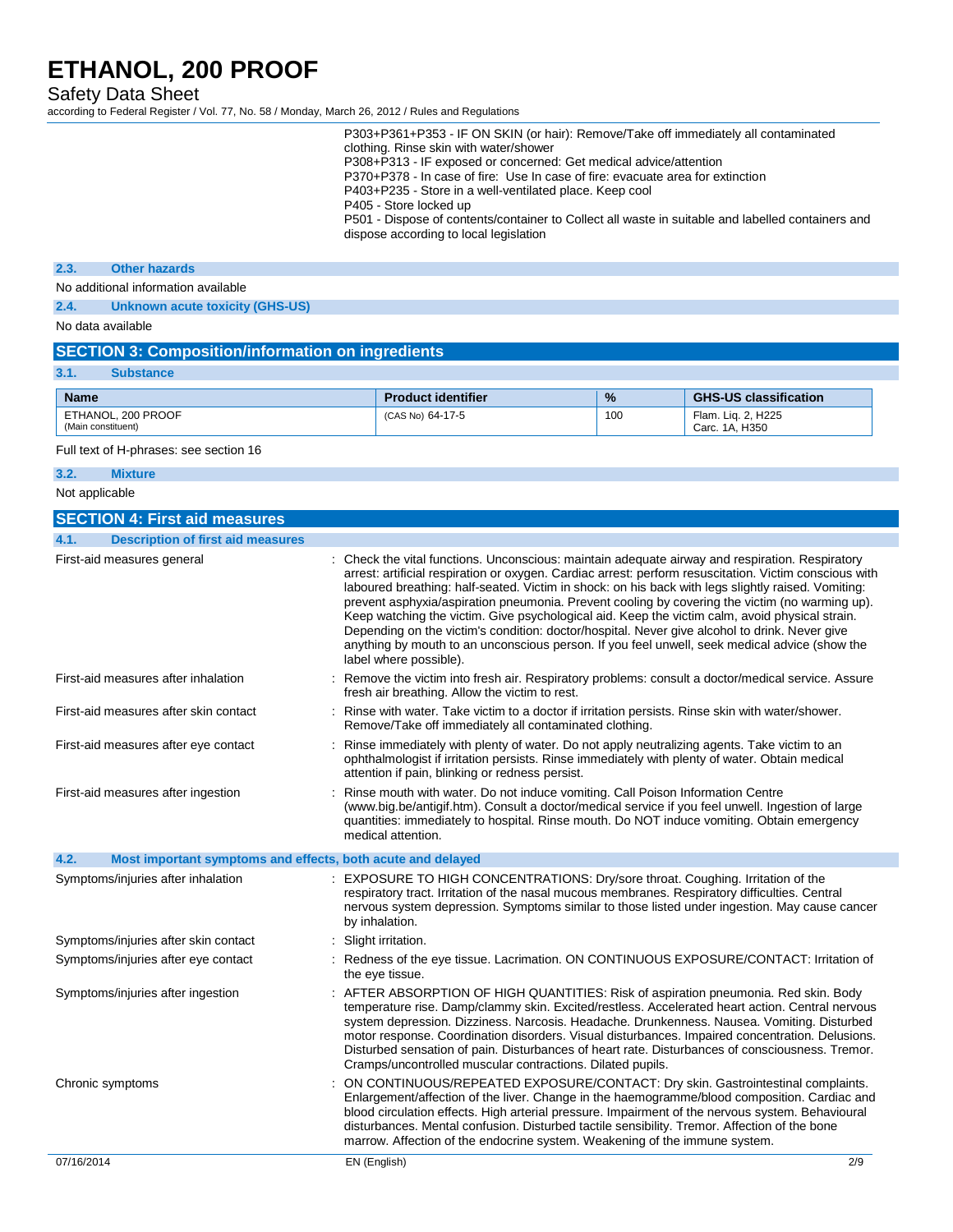## Safety Data Sheet

according to Federal Register / Vol. 77, No. 58 / Monday, March 26, 2012 / Rules and Regulations

| 4.3.                                                         | Indication of any immediate medical attention and special treatment needed |                                                                                                                                                                                                                                                                                                                                                                                                                                                                                                                                                                                                                                                                                               |  |  |  |
|--------------------------------------------------------------|----------------------------------------------------------------------------|-----------------------------------------------------------------------------------------------------------------------------------------------------------------------------------------------------------------------------------------------------------------------------------------------------------------------------------------------------------------------------------------------------------------------------------------------------------------------------------------------------------------------------------------------------------------------------------------------------------------------------------------------------------------------------------------------|--|--|--|
|                                                              | No additional information available                                        |                                                                                                                                                                                                                                                                                                                                                                                                                                                                                                                                                                                                                                                                                               |  |  |  |
| <b>SECTION 5: Firefighting measures</b>                      |                                                                            |                                                                                                                                                                                                                                                                                                                                                                                                                                                                                                                                                                                                                                                                                               |  |  |  |
| 5.1.<br><b>Extinguishing media</b>                           |                                                                            |                                                                                                                                                                                                                                                                                                                                                                                                                                                                                                                                                                                                                                                                                               |  |  |  |
| Suitable extinguishing media                                 |                                                                            | : Water spray. Alcohol-resistant foam. BC powder. Carbon dioxide. Foam. Dry powder. Carbon<br>dioxide. Water spray. Sand.                                                                                                                                                                                                                                                                                                                                                                                                                                                                                                                                                                     |  |  |  |
|                                                              | Unsuitable extinguishing media                                             | : Solid water jet ineffective as extinguishing medium. Do not use a heavy water stream.                                                                                                                                                                                                                                                                                                                                                                                                                                                                                                                                                                                                       |  |  |  |
| 5.2.                                                         | Special hazards arising from the substance or mixture                      |                                                                                                                                                                                                                                                                                                                                                                                                                                                                                                                                                                                                                                                                                               |  |  |  |
| Fire hazard                                                  |                                                                            | DIRECT FIRE HAZARD. Highly flammable. Gas/vapour flammable with air within explosion<br>limits. INDIRECT FIRE HAZARD. May be ignited by sparks. Gas/vapour spreads at floor level:<br>ignition hazard. Reactions involving a fire hazard: see "Reactivity Hazard". Highly flammable<br>liquid and vapour.                                                                                                                                                                                                                                                                                                                                                                                     |  |  |  |
|                                                              | <b>Explosion hazard</b>                                                    | DIRECT EXPLOSION HAZARD. Gas/vapour explosive with air within explosion limits.<br>INDIRECT EXPLOSION HAZARD. may be ignited by sparks. Reactions with explosion hazards:<br>see "Reactivity Hazard". May form flammable/explosive vapour-air mixture.                                                                                                                                                                                                                                                                                                                                                                                                                                        |  |  |  |
| Reactivity                                                   |                                                                            | Upon combustion: CO and CO2 are formed. Reacts violently with many compounds e.g.: with<br>(strong) oxidizers: (increased) risk of fire/explosion. Violent to explosive reaction with (some)<br>acids.                                                                                                                                                                                                                                                                                                                                                                                                                                                                                        |  |  |  |
| 5.3.                                                         | <b>Advice for firefighters</b>                                             |                                                                                                                                                                                                                                                                                                                                                                                                                                                                                                                                                                                                                                                                                               |  |  |  |
|                                                              | Firefighting instructions                                                  | Cool tanks/drums with water spray/remove them into safety. Do not move the load if exposed to<br>heat. Use water spray or fog for cooling exposed containers. Exercise caution when fighting any<br>chemical fire. Avoid (reject) fire-fighting water to enter environment.                                                                                                                                                                                                                                                                                                                                                                                                                   |  |  |  |
|                                                              | Protection during firefighting                                             | Heat/fire exposure: compressed air/oxygen apparatus. Do not enter fire area without proper<br>protective equipment, including respiratory protection.                                                                                                                                                                                                                                                                                                                                                                                                                                                                                                                                         |  |  |  |
|                                                              | <b>SECTION 6: Accidental release measures</b>                              |                                                                                                                                                                                                                                                                                                                                                                                                                                                                                                                                                                                                                                                                                               |  |  |  |
| 6.1.                                                         | Personal precautions, protective equipment and emergency procedures        |                                                                                                                                                                                                                                                                                                                                                                                                                                                                                                                                                                                                                                                                                               |  |  |  |
|                                                              | General measures                                                           | : Remove ignition sources. Use special care to avoid static electric charges. No naked lights. No<br>smoking.                                                                                                                                                                                                                                                                                                                                                                                                                                                                                                                                                                                 |  |  |  |
| 6.1.1.                                                       | For non-emergency personnel                                                |                                                                                                                                                                                                                                                                                                                                                                                                                                                                                                                                                                                                                                                                                               |  |  |  |
|                                                              | Protective equipment                                                       | Gloves. Protective goggles. Protective clothing. Large spills/in enclosed spaces: compressed air<br>apparatus.                                                                                                                                                                                                                                                                                                                                                                                                                                                                                                                                                                                |  |  |  |
| Emergency procedures                                         |                                                                            | Keep upwind. Mark the danger area. Consider evacuation. Seal off low-lying areas. Close doors<br>and windows of adjacent premises. Stop engines and no smoking. No naked flames or sparks.<br>Spark- and explosionproof appliances and lighting equipment. Keep containers closed. Wash<br>contaminated clothes. Evacuate unnecessary personnel.                                                                                                                                                                                                                                                                                                                                              |  |  |  |
| 6.1.2.                                                       | For emergency responders                                                   |                                                                                                                                                                                                                                                                                                                                                                                                                                                                                                                                                                                                                                                                                               |  |  |  |
|                                                              | Protective equipment                                                       | Equip cleanup crew with proper protection.                                                                                                                                                                                                                                                                                                                                                                                                                                                                                                                                                                                                                                                    |  |  |  |
|                                                              | <b>Emergency procedures</b>                                                | : Ventilate area.                                                                                                                                                                                                                                                                                                                                                                                                                                                                                                                                                                                                                                                                             |  |  |  |
| 6.2.                                                         | <b>Environmental precautions</b>                                           |                                                                                                                                                                                                                                                                                                                                                                                                                                                                                                                                                                                                                                                                                               |  |  |  |
|                                                              |                                                                            | Prevent spreading in sewers. Prevent entry to sewers and public waters. Notify authorities if liquid enters sewers or public waters.                                                                                                                                                                                                                                                                                                                                                                                                                                                                                                                                                          |  |  |  |
| Methods and material for containment and cleaning up<br>6.3. |                                                                            |                                                                                                                                                                                                                                                                                                                                                                                                                                                                                                                                                                                                                                                                                               |  |  |  |
| For containment                                              |                                                                            | : Contain released substance, pump into suitable containers. Consult "Material-handling" to select<br>material of containers. Plug the leak, cut off the supply. Dam up the liquid spill. Try to reduce<br>evaporation. Measure the concentration of the explosive gas-air mixture. Dilute/disperse<br>combustible gas/vapour with water curtain. Provide equipment/receptacles with earthing. Do not<br>use compressed air for pumping over spills.                                                                                                                                                                                                                                          |  |  |  |
| Methods for cleaning up                                      |                                                                            | Take up liquid spill into a non combustible material e.g.: sand, earth, vermiculite or kieselguhr,<br>powdered limestone. Scoop absorbed substance into closing containers. See "Material-handling"<br>for suitable container materials. Carefully collect the spill/leftovers. Damaged/cooled tanks must<br>be emptied. Do not use compressed air for pumping over spills. Clean contaminated surfaces<br>with an excess of water. Take collected spill to manufacturer/competent authority. Wash clothing<br>and equipment after handling. Soak up spills with inert solids, such as clay or diatomaceous<br>earth as soon as possible. Collect spillage. Store aways from other materials. |  |  |  |

**6.4. Reference to other sections**

See Heading 8. Exposure controls and personal protection.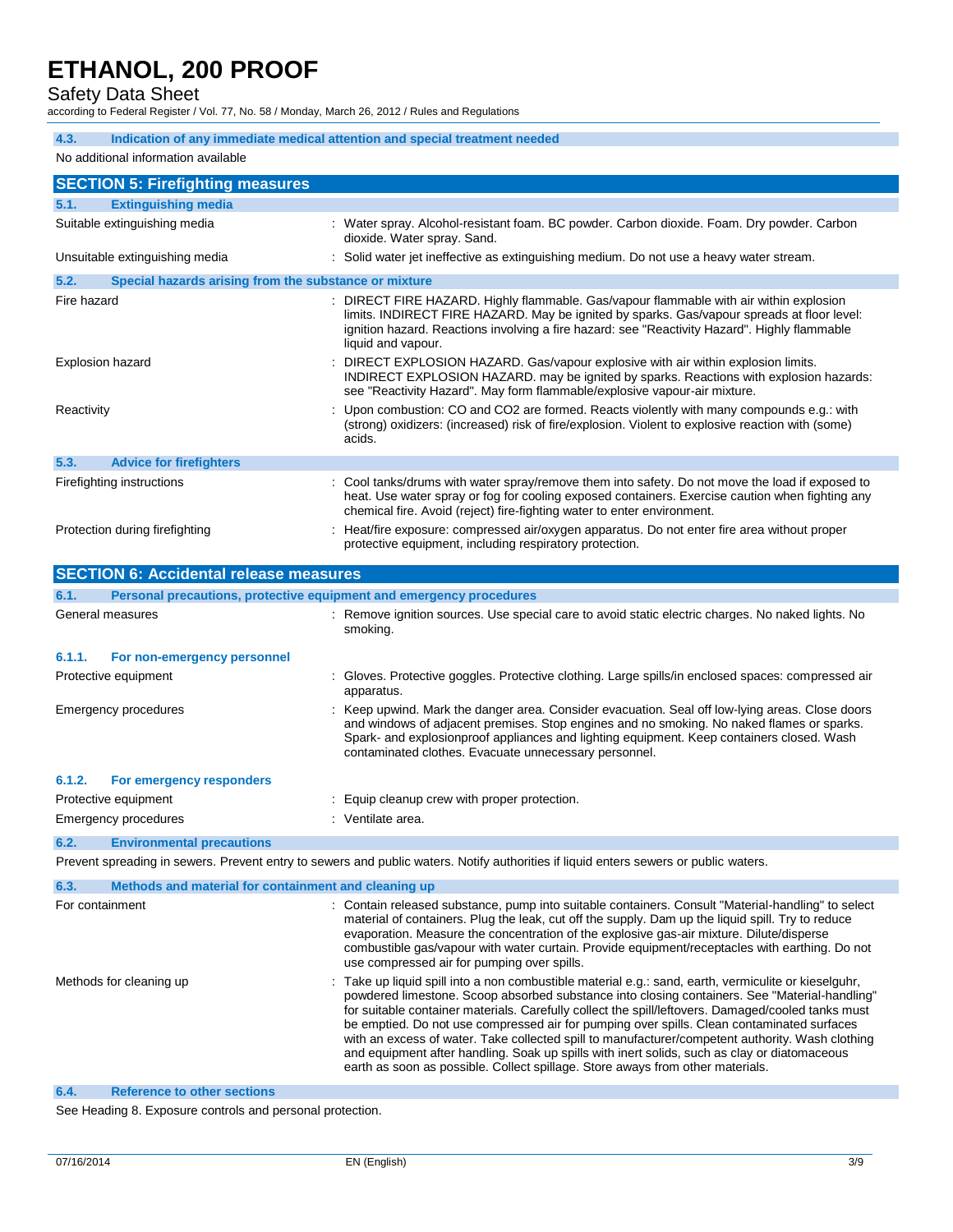## Safety Data Sheet

according to Federal Register / Vol. 77, No. 58 / Monday, March 26, 2012 / Rules and Regulations

| <b>SECTION 7: Handling and storage</b>                               |                                                                                                                                                                                                                                                                                                                                                                                                                                                                                                                                                                                                                                                                                                                                                                                                                                                                                                                                                                                                                                                         |  |  |  |
|----------------------------------------------------------------------|---------------------------------------------------------------------------------------------------------------------------------------------------------------------------------------------------------------------------------------------------------------------------------------------------------------------------------------------------------------------------------------------------------------------------------------------------------------------------------------------------------------------------------------------------------------------------------------------------------------------------------------------------------------------------------------------------------------------------------------------------------------------------------------------------------------------------------------------------------------------------------------------------------------------------------------------------------------------------------------------------------------------------------------------------------|--|--|--|
| <b>Precautions for safe handling</b><br>7.1.                         |                                                                                                                                                                                                                                                                                                                                                                                                                                                                                                                                                                                                                                                                                                                                                                                                                                                                                                                                                                                                                                                         |  |  |  |
| Additional hazards when processed                                    | : Handle empty containers with care because residual vapours are flammable.                                                                                                                                                                                                                                                                                                                                                                                                                                                                                                                                                                                                                                                                                                                                                                                                                                                                                                                                                                             |  |  |  |
| Precautions for safe handling                                        | Comply with the legal requirements. Remove contaminated clothing immediately. Clean<br>contaminated clothing. Handle uncleaned empty containers as full ones. Thoroughly clean/dry<br>the installation before use. Do not discharge the waste into the drain. Do not use compressed air<br>for pumping over. Use spark-/explosionproof appliances and lighting system. Take precautions<br>against electrostatic charges. Keep away from naked flames/heat. Keep away from ignition<br>sources/sparks. Observe normal hygiene standards. Keep container tightly closed. Measure the<br>concentration in the air regularly. Work under local exhaust/ventilation. Wash hands and other<br>exposed areas with mild soap and water before eating, drinking or smoking and when leaving<br>work. Provide good ventilation in process area to prevent formation of vapour. No naked lights.<br>No smoking. Use only non-sparking tools. Obtain special instructions before use. Do not handle<br>until all safety precautions have been read and understood. |  |  |  |
| Conditions for safe storage, including any incompatibilities<br>7.2. |                                                                                                                                                                                                                                                                                                                                                                                                                                                                                                                                                                                                                                                                                                                                                                                                                                                                                                                                                                                                                                                         |  |  |  |
| <b>Technical measures</b>                                            | Proper grounding procedures to avoid static electricity should be followed. Ground/bond<br>container and receiving equipment. Use explosion-proof electrical/ventilating/lighting/<br>equipment.                                                                                                                                                                                                                                                                                                                                                                                                                                                                                                                                                                                                                                                                                                                                                                                                                                                        |  |  |  |
| Storage conditions                                                   | Keep only in the original container in a cool, well ventilated place away from : Keep in fireproof<br>place. Keep container tightly closed.                                                                                                                                                                                                                                                                                                                                                                                                                                                                                                                                                                                                                                                                                                                                                                                                                                                                                                             |  |  |  |
| Incompatible products                                                | : Strong bases. Strong acids.                                                                                                                                                                                                                                                                                                                                                                                                                                                                                                                                                                                                                                                                                                                                                                                                                                                                                                                                                                                                                           |  |  |  |
| Incompatible materials                                               | : Sources of ignition. Direct sunlight. Heat sources.                                                                                                                                                                                                                                                                                                                                                                                                                                                                                                                                                                                                                                                                                                                                                                                                                                                                                                                                                                                                   |  |  |  |
| Heat and ignition sources                                            | : KEEP SUBSTANCE AWAY FROM: heat sources. ignition sources.                                                                                                                                                                                                                                                                                                                                                                                                                                                                                                                                                                                                                                                                                                                                                                                                                                                                                                                                                                                             |  |  |  |
| Prohibitions on mixed storage                                        | : KEEP SUBSTANCE AWAY FROM: oxidizing agents. (strong) acids. water/moisture.                                                                                                                                                                                                                                                                                                                                                                                                                                                                                                                                                                                                                                                                                                                                                                                                                                                                                                                                                                           |  |  |  |
| Storage area                                                         | : Keep out of direct sunlight. Store in a dry area. Ventilation at floor level. Fireproof storeroom.<br>Provide for an automatic sprinkler system. Provide for a tub to collect spills. Provide the tank with<br>earthing. Meet the legal requirements.                                                                                                                                                                                                                                                                                                                                                                                                                                                                                                                                                                                                                                                                                                                                                                                                 |  |  |  |
| Special rules on packaging                                           | SPECIAL REQUIREMENTS: closing. dry. clean. correctly labelled. meet the legal requirements.<br>Secure fragile packagings in solid containers.                                                                                                                                                                                                                                                                                                                                                                                                                                                                                                                                                                                                                                                                                                                                                                                                                                                                                                           |  |  |  |
| Packaging materials                                                  | : SUITABLE MATERIAL: stainless steel. aluminium. iron. copper. nickel. synthetic material. glass.                                                                                                                                                                                                                                                                                                                                                                                                                                                                                                                                                                                                                                                                                                                                                                                                                                                                                                                                                       |  |  |  |
| 7.3.<br>Specific end use(s)                                          |                                                                                                                                                                                                                                                                                                                                                                                                                                                                                                                                                                                                                                                                                                                                                                                                                                                                                                                                                                                                                                                         |  |  |  |
|                                                                      |                                                                                                                                                                                                                                                                                                                                                                                                                                                                                                                                                                                                                                                                                                                                                                                                                                                                                                                                                                                                                                                         |  |  |  |

No additional information available

## **SECTION 8: Exposure controls/personal protection 8.1. Control parameters** No additional information available **8.2. Exposure controls** Personal protective equipment : Avoid all unnecessary exposure. Materials for protective clothing : GIVE EXCELLENT RESISTANCE: butyl rubber. viton. GIVE GOOD RESISTANCE: neoprene. tetrafluoroethylene. GIVE LESS RESISTANCE: nitrile rubber. polyethylene. GIVE POOR RESISTANCE: natural rubber. PVA. PVC. Hand protection **EXECUTE:** Gloves. Wear protective gloves. Eye protection : Safety glasses. Chemical goggles or safety glasses. Skin and body protection : Protective clothing.

- 
- Respiratory protection : Wear gas mask with filter type A if conc. in air > exposure limit. Wear appropriate mask. Other information **COLO 2018** 2018 : Do not eat, drink or smoke during use.

| <b>SECTION 9: Physical and chemical properties</b> |                                                       |     |  |  |
|----------------------------------------------------|-------------------------------------------------------|-----|--|--|
| 9.1.                                               | Information on basic physical and chemical properties |     |  |  |
| Physical state                                     | : Liquid                                              |     |  |  |
| Appearance                                         | : Liquid.                                             |     |  |  |
| Molecular mass                                     | : 46.07 g/mol                                         |     |  |  |
| Colour                                             | : Colourless.                                         |     |  |  |
| Odour                                              | : Alcohol odour. Pleasant odour.                      |     |  |  |
| Odour threshold                                    | $: 100$ ppm<br>188 mg/m $3$                           |     |  |  |
| pH                                                 | : No data available                                   |     |  |  |
| 07/16/2014                                         | EN (English)                                          | 4/9 |  |  |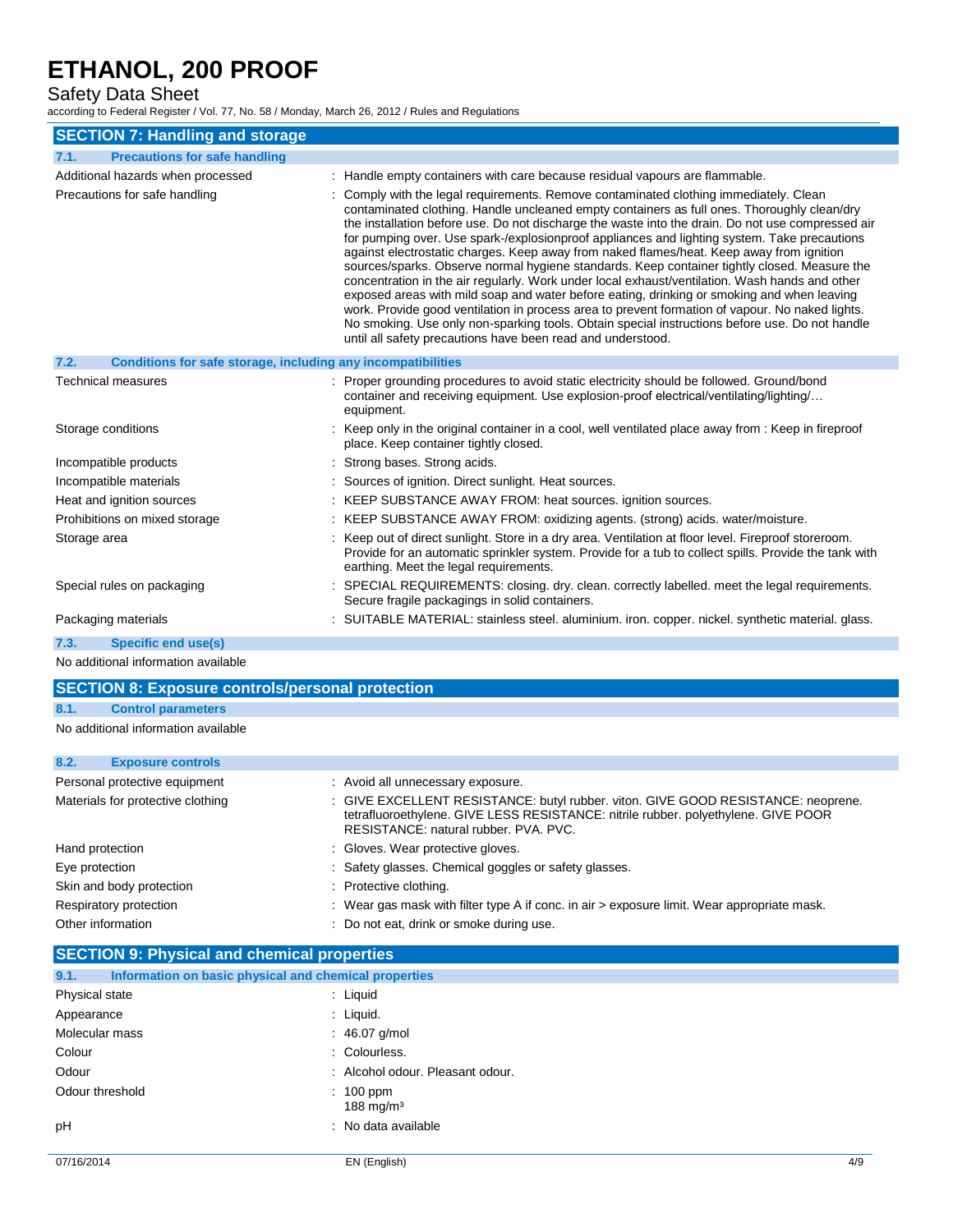### Safety Data Sheet

according to Federal Register / Vol. 77, No. 58 / Monday, March 26, 2012 / Rules and Regulations

| Relative evaporation rate (butylacetate=1)    | $\therefore$ 2.4                                                                                                                                                                                                                     |
|-----------------------------------------------|--------------------------------------------------------------------------------------------------------------------------------------------------------------------------------------------------------------------------------------|
| Relative evaporation rate (ether=1)           | .8.3                                                                                                                                                                                                                                 |
| Melting point                                 | $: -115 °C$                                                                                                                                                                                                                          |
| Freezing point                                | : No data available                                                                                                                                                                                                                  |
| Boiling point                                 | : $78 °C$                                                                                                                                                                                                                            |
| Flash point                                   | : 13 °C                                                                                                                                                                                                                              |
| Critical temperature                          | : 243 °C                                                                                                                                                                                                                             |
| Self ignition temperature                     | : 363 °C                                                                                                                                                                                                                             |
| Decomposition temperature                     | : No data available                                                                                                                                                                                                                  |
| Flammability (solid, gas)                     | : No data available                                                                                                                                                                                                                  |
| Vapour pressure                               | : 59hPa                                                                                                                                                                                                                              |
| Vapour pressure at 50 °C                      | : 300 hPa                                                                                                                                                                                                                            |
| Critical pressure                             | : 63840 hPa                                                                                                                                                                                                                          |
| Relative vapour density at 20 °C              | : 1.6                                                                                                                                                                                                                                |
| Relative density                              | : 0.79                                                                                                                                                                                                                               |
| Relative density of saturated gas/air mixture | : 1.04                                                                                                                                                                                                                               |
| Density                                       | : 790 kg/m <sup>3</sup>                                                                                                                                                                                                              |
| Solubility                                    | Soluble in water. Soluble in ether. Soluble in acetone. Soluble in chloroform. Soluble in oils/fats.<br>Soluble in methanol. Soluble in acids.<br>Water: Complete<br>Ethanol: Not applicable<br>Ether: Complete<br>Acetone: Complete |
| Log Pow                                       | : -0.31 (Experimental value)                                                                                                                                                                                                         |
| Log Kow                                       | : No data available                                                                                                                                                                                                                  |
| Viscosity, kinematic                          | : No data available                                                                                                                                                                                                                  |
| Viscosity, dynamic                            | : $0.0012$ Pa.s (20 °C)                                                                                                                                                                                                              |
| <b>Explosive properties</b>                   | : No data available                                                                                                                                                                                                                  |
| Oxidising properties                          | : No data available                                                                                                                                                                                                                  |
| Explosive limits                              | $: 3.3 - 19.0$ vol %<br>67 - 290 g/m <sup>3</sup>                                                                                                                                                                                    |
| <b>Other information</b><br>9.2.              |                                                                                                                                                                                                                                      |
| Specific conductivity                         | : 130000 pS/m                                                                                                                                                                                                                        |
| Saturation concentration                      | : $112 g/m3$                                                                                                                                                                                                                         |
| VOC content                                   | $: 100 \%$                                                                                                                                                                                                                           |
| Other properties                              | Gas/vapour heavier than air at 20°C. Clear. Hygroscopic. Volatile. Substance has neutral                                                                                                                                             |

### **SECTION 10: Stability and reactivity**

#### **10.1. Reactivity**

Upon combustion: CO and CO2 are formed. Reacts violently with many compounds e.g.: with (strong) oxidizers: (increased) risk of fire/explosion. Violent to explosive reaction with (some) acids.

#### **10.2. Chemical stability**

Hygroscopic. Not established. Highly flammable liquid and vapour. May form flammable/explosive vapour-air mixture.

reaction.

#### **10.3. Possibility of hazardous reactions**

Not established.

#### **10.4. Conditions to avoid**

Direct sunlight. Extremely high or low temperatures. Open flame.

#### **10.5. Incompatible materials**

Strong acids. Strong bases.

#### **10.6. Hazardous decomposition products**

fume. Carbon monoxide. Carbon dioxide. May release flammable gases.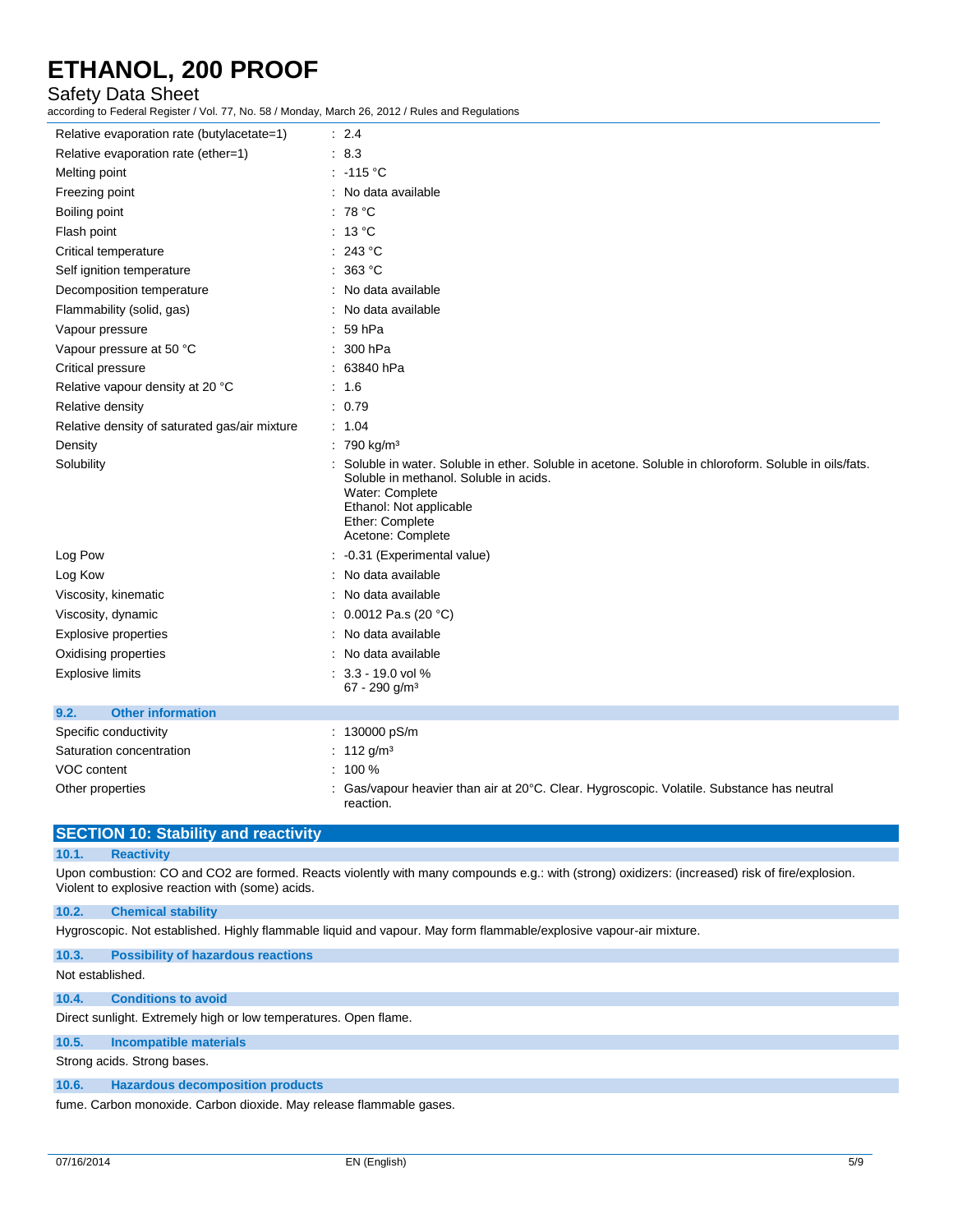## Safety Data Sheet

according to Federal Register / Vol. 77, No. 58 / Monday, March 26, 2012 / Rules and Regulations

## **SECTION 11: Toxicological information**

### **11.1. Information on toxicological effects**

| Acute toxicity                                         | : Not classified                                                                                                                                                                                                                                                                                                                                                                                                                                                                                                                                       |
|--------------------------------------------------------|--------------------------------------------------------------------------------------------------------------------------------------------------------------------------------------------------------------------------------------------------------------------------------------------------------------------------------------------------------------------------------------------------------------------------------------------------------------------------------------------------------------------------------------------------------|
| <b>ETHANOL, 200 PROOF (\f) 64-17-5</b>                 |                                                                                                                                                                                                                                                                                                                                                                                                                                                                                                                                                        |
| LD50 oral rat                                          | 10740 mg/kg bodyweight (Rat; Experimental value, Rat; Experimental value)                                                                                                                                                                                                                                                                                                                                                                                                                                                                              |
| LD50 dermal rabbit                                     | > 16000 mg/kg (Rabbit)                                                                                                                                                                                                                                                                                                                                                                                                                                                                                                                                 |
| Skin corrosion/irritation                              | : Not classified                                                                                                                                                                                                                                                                                                                                                                                                                                                                                                                                       |
| Serious eye damage/irritation                          | Not classified                                                                                                                                                                                                                                                                                                                                                                                                                                                                                                                                         |
| Respiratory or skin sensitisation                      | Not classified                                                                                                                                                                                                                                                                                                                                                                                                                                                                                                                                         |
| Germ cell mutagenicity                                 | Not classified                                                                                                                                                                                                                                                                                                                                                                                                                                                                                                                                         |
| Carcinogenicity                                        | May cause cancer (Inhalation).                                                                                                                                                                                                                                                                                                                                                                                                                                                                                                                         |
| <b>ETHANOL, 200 PROOF (64-17-5)</b>                    |                                                                                                                                                                                                                                                                                                                                                                                                                                                                                                                                                        |
| IARC group                                             | 1 - Carcinogenic to humans                                                                                                                                                                                                                                                                                                                                                                                                                                                                                                                             |
| Reproductive toxicity                                  | : Not classified                                                                                                                                                                                                                                                                                                                                                                                                                                                                                                                                       |
| Specific target organ toxicity (single exposure)       | : Not classified                                                                                                                                                                                                                                                                                                                                                                                                                                                                                                                                       |
|                                                        |                                                                                                                                                                                                                                                                                                                                                                                                                                                                                                                                                        |
| Specific target organ toxicity (repeated<br>exposure)  | : Not classified                                                                                                                                                                                                                                                                                                                                                                                                                                                                                                                                       |
| Aspiration hazard                                      | Not classified                                                                                                                                                                                                                                                                                                                                                                                                                                                                                                                                         |
| Potential Adverse human health effects and<br>symptoms | Based on available data, the classification criteria are not met.                                                                                                                                                                                                                                                                                                                                                                                                                                                                                      |
| Symptoms/injuries after inhalation                     | EXPOSURE TO HIGH CONCENTRATIONS: Dry/sore throat. Coughing. Irritation of the<br>respiratory tract. Irritation of the nasal mucous membranes. Respiratory difficulties. Central<br>nervous system depression. Symptoms similar to those listed under ingestion. May cause cancer<br>by inhalation.                                                                                                                                                                                                                                                     |
| Symptoms/injuries after skin contact                   | Slight irritation.                                                                                                                                                                                                                                                                                                                                                                                                                                                                                                                                     |
| Symptoms/injuries after eye contact                    | Redness of the eye tissue. Lacrimation. ON CONTINUOUS EXPOSURE/CONTACT: Irritation of<br>the eye tissue.                                                                                                                                                                                                                                                                                                                                                                                                                                               |
| Symptoms/injuries after ingestion                      | AFTER ABSORPTION OF HIGH QUANTITIES: Risk of aspiration pneumonia. Red skin. Body<br>temperature rise. Damp/clammy skin. Excited/restless. Accelerated heart action. Central nervous<br>system depression. Dizziness. Narcosis. Headache. Drunkenness. Nausea. Vomiting. Disturbed<br>motor response. Coordination disorders. Visual disturbances. Impaired concentration. Delusions.<br>Disturbed sensation of pain. Disturbances of heart rate. Disturbances of consciousness. Tremor.<br>Cramps/uncontrolled muscular contractions. Dilated pupils. |
| Chronic symptoms                                       | ON CONTINUOUS/REPEATED EXPOSURE/CONTACT: Dry skin. Gastrointestinal complaints.<br>Enlargement/affection of the liver. Change in the haemogramme/blood composition. Cardiac and<br>blood circulation effects. High arterial pressure. Impairment of the nervous system. Behavioural<br>disturbances. Mental confusion. Disturbed tactile sensibility. Tremor. Affection of the bone<br>marrow. Affection of the endocrine system. Weakening of the immune system.                                                                                      |

| <b>SECTION 12: Ecological information</b> |                                                                                                                                                                                                                                    |
|-------------------------------------------|------------------------------------------------------------------------------------------------------------------------------------------------------------------------------------------------------------------------------------|
| 12.1.<br><b>Toxicity</b>                  |                                                                                                                                                                                                                                    |
| Ecology - general                         | : Classification concerning the environment: not applicable.                                                                                                                                                                       |
| Ecology - air                             | $\therefore$ TA-Luft Klasse 5.2.5.                                                                                                                                                                                                 |
| Ecology - water                           | : Not harmful to fishes (LC50(96h) >1000 mg/l). Not harmful to invertebrates (Daphnia). Slightly<br>harmful to algae (EC50 (72h): 100 - 1000 mg/l). Not harmful to bacteria (EC50 > 1000 mg/l).<br>Inhibition of activated sludge. |

| <b>ETHANOL, 200 PROOF (64-17-5)</b>       |                                                               |  |  |
|-------------------------------------------|---------------------------------------------------------------|--|--|
| LC50 fishes 1                             | 14200 mg/l (96 h; Pimephales promelas; Nominal concentration) |  |  |
| EC50 Daphnia 1                            | 9300 mg/l (48 h; Daphnia magna)                               |  |  |
| $LC50$ fish $2$                           | 13000 mg/l 96 h; Salmo gairdneri (Oncorhynchus mykiss)        |  |  |
| EC50 Daphnia 2                            | 10800 mg/l (24 h; Daphnia magna)                              |  |  |
| Threshold limit other aquatic organisms 1 | 65 mg/l (72 h; Protozoa)                                      |  |  |
| Threshold limit algae 1                   | 1450 mg/l (192 h; Microcystis aeruginosa; Growth rate)        |  |  |
| Threshold limit algae 2                   | 5000 mg/l (168 h; Scenedesmus quadricauda; Growth rate)       |  |  |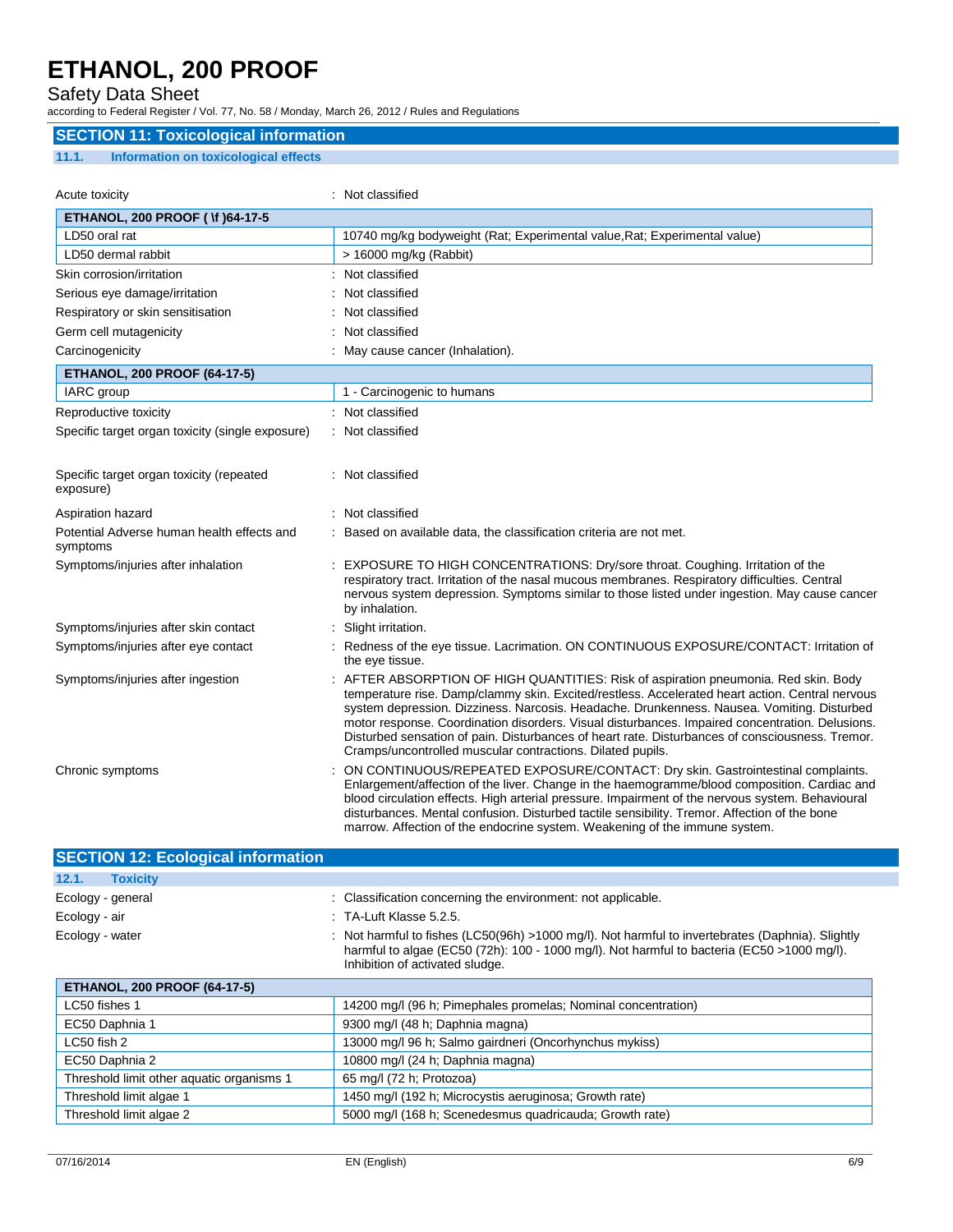Safety Data Sheet

according to Federal Register / Vol. 77, No. 58 / Monday, March 26, 2012 / Rules and Regulations

| <b>Persistence and degradability</b><br>12.2.        |                                                                                                                                                                                                                                                                                                                                                                                                                                                                                                                                                                                                                                                                                                                                                                                                                                                     |  |  |  |  |
|------------------------------------------------------|-----------------------------------------------------------------------------------------------------------------------------------------------------------------------------------------------------------------------------------------------------------------------------------------------------------------------------------------------------------------------------------------------------------------------------------------------------------------------------------------------------------------------------------------------------------------------------------------------------------------------------------------------------------------------------------------------------------------------------------------------------------------------------------------------------------------------------------------------------|--|--|--|--|
| <b>ETHANOL, 200 PROOF (64-17-5)</b>                  |                                                                                                                                                                                                                                                                                                                                                                                                                                                                                                                                                                                                                                                                                                                                                                                                                                                     |  |  |  |  |
| Persistence and degradability                        | Readily biodegradable in water. Biodegradable in the soil. No (test)data on mobility of the<br>substance available. Not established.                                                                                                                                                                                                                                                                                                                                                                                                                                                                                                                                                                                                                                                                                                                |  |  |  |  |
| Biochemical oxygen demand (BOD)                      | $0.8 - 0.967$ g O <sup>2</sup> /g substance                                                                                                                                                                                                                                                                                                                                                                                                                                                                                                                                                                                                                                                                                                                                                                                                         |  |  |  |  |
| Chemical oxygen demand (COD)                         | 1.70 g O <sup>2</sup> /g substance                                                                                                                                                                                                                                                                                                                                                                                                                                                                                                                                                                                                                                                                                                                                                                                                                  |  |  |  |  |
| ThOD                                                 | 2.10 g O <sup>2</sup> /g substance                                                                                                                                                                                                                                                                                                                                                                                                                                                                                                                                                                                                                                                                                                                                                                                                                  |  |  |  |  |
| BOD (% of ThOD)                                      | 0.43 % ThOD                                                                                                                                                                                                                                                                                                                                                                                                                                                                                                                                                                                                                                                                                                                                                                                                                                         |  |  |  |  |
| 12.3.<br><b>Bioaccumulative potential</b>            |                                                                                                                                                                                                                                                                                                                                                                                                                                                                                                                                                                                                                                                                                                                                                                                                                                                     |  |  |  |  |
| <b>ETHANOL, 200 PROOF (64-17-5)</b>                  |                                                                                                                                                                                                                                                                                                                                                                                                                                                                                                                                                                                                                                                                                                                                                                                                                                                     |  |  |  |  |
| Log Pow                                              | -0.31 (Experimental value)                                                                                                                                                                                                                                                                                                                                                                                                                                                                                                                                                                                                                                                                                                                                                                                                                          |  |  |  |  |
| Bioaccumulative potential                            | Low potential for bioaccumulation (Log Kow < 4). Not established.                                                                                                                                                                                                                                                                                                                                                                                                                                                                                                                                                                                                                                                                                                                                                                                   |  |  |  |  |
| 12.4.<br><b>Mobility in soil</b>                     |                                                                                                                                                                                                                                                                                                                                                                                                                                                                                                                                                                                                                                                                                                                                                                                                                                                     |  |  |  |  |
| <b>ETHANOL, 200 PROOF (64-17-5)</b>                  |                                                                                                                                                                                                                                                                                                                                                                                                                                                                                                                                                                                                                                                                                                                                                                                                                                                     |  |  |  |  |
| Surface tension                                      | 0.022 N/m (20 $°C$ )                                                                                                                                                                                                                                                                                                                                                                                                                                                                                                                                                                                                                                                                                                                                                                                                                                |  |  |  |  |
|                                                      |                                                                                                                                                                                                                                                                                                                                                                                                                                                                                                                                                                                                                                                                                                                                                                                                                                                     |  |  |  |  |
| 12.5.<br><b>Other adverse effects</b>                |                                                                                                                                                                                                                                                                                                                                                                                                                                                                                                                                                                                                                                                                                                                                                                                                                                                     |  |  |  |  |
| Other information                                    | $\therefore$ Avoid release to the environment.                                                                                                                                                                                                                                                                                                                                                                                                                                                                                                                                                                                                                                                                                                                                                                                                      |  |  |  |  |
| <b>SECTION 13: Disposal considerations</b>           |                                                                                                                                                                                                                                                                                                                                                                                                                                                                                                                                                                                                                                                                                                                                                                                                                                                     |  |  |  |  |
| 13.1.<br><b>Waste treatment methods</b>              |                                                                                                                                                                                                                                                                                                                                                                                                                                                                                                                                                                                                                                                                                                                                                                                                                                                     |  |  |  |  |
| Waste disposal recommendations                       | : Remove waste in accordance with local and/or national regulations. Hazardous waste shall not<br>be mixed together with other waste. Different types of hazardous waste shall not be mixed<br>together if this may entail a risk of pollution or create problems for the further management of the<br>waste. Hazardous waste shall be managed responsibly. All entities that store, transport or handle<br>hazardous waste shall take the necessary measures to prevent risks of pollution or damage to<br>people or animals. Recycle by distillation. Remove to an authorized waste incinerator for<br>solvents with energy recovery. Do not discharge into surface water. May be discharged to<br>wastewater treatment installation. Dispose in a safe manner in accordance with local/national<br>regulations. Dispose of contents/container to |  |  |  |  |
| Additional information                               | : LWCA (the Netherlands): KGA category 03. Hazardous waste according to Directive<br>2008/98/EC. Handle empty containers with care because residual vapours are flammable.                                                                                                                                                                                                                                                                                                                                                                                                                                                                                                                                                                                                                                                                          |  |  |  |  |
| Ecology - waste materials                            | : Avoid release to the environment.                                                                                                                                                                                                                                                                                                                                                                                                                                                                                                                                                                                                                                                                                                                                                                                                                 |  |  |  |  |
| <b>SECTION 14: Transport information</b>             |                                                                                                                                                                                                                                                                                                                                                                                                                                                                                                                                                                                                                                                                                                                                                                                                                                                     |  |  |  |  |
| In accordance with DOT                               |                                                                                                                                                                                                                                                                                                                                                                                                                                                                                                                                                                                                                                                                                                                                                                                                                                                     |  |  |  |  |
| Transport document description                       | : UN1170 Ethanol, 3, II                                                                                                                                                                                                                                                                                                                                                                                                                                                                                                                                                                                                                                                                                                                                                                                                                             |  |  |  |  |
| UN-No.(DOT)                                          | : 1170                                                                                                                                                                                                                                                                                                                                                                                                                                                                                                                                                                                                                                                                                                                                                                                                                                              |  |  |  |  |
| DOT NA no.                                           | : UN1170                                                                                                                                                                                                                                                                                                                                                                                                                                                                                                                                                                                                                                                                                                                                                                                                                                            |  |  |  |  |
| DOT Proper Shipping Name                             | : Ethanol                                                                                                                                                                                                                                                                                                                                                                                                                                                                                                                                                                                                                                                                                                                                                                                                                                           |  |  |  |  |
| Department of Transportation (DOT) Hazard<br>Classes | : 3 - Class 3 - Flammable and combustible liquid 49 CFR 173.120                                                                                                                                                                                                                                                                                                                                                                                                                                                                                                                                                                                                                                                                                                                                                                                     |  |  |  |  |
| Hazard labels (DOT)                                  | : 3 - Flammable liquid                                                                                                                                                                                                                                                                                                                                                                                                                                                                                                                                                                                                                                                                                                                                                                                                                              |  |  |  |  |
|                                                      |                                                                                                                                                                                                                                                                                                                                                                                                                                                                                                                                                                                                                                                                                                                                                                                                                                                     |  |  |  |  |
| Packing group (DOT)                                  | : II - Medium Danger                                                                                                                                                                                                                                                                                                                                                                                                                                                                                                                                                                                                                                                                                                                                                                                                                                |  |  |  |  |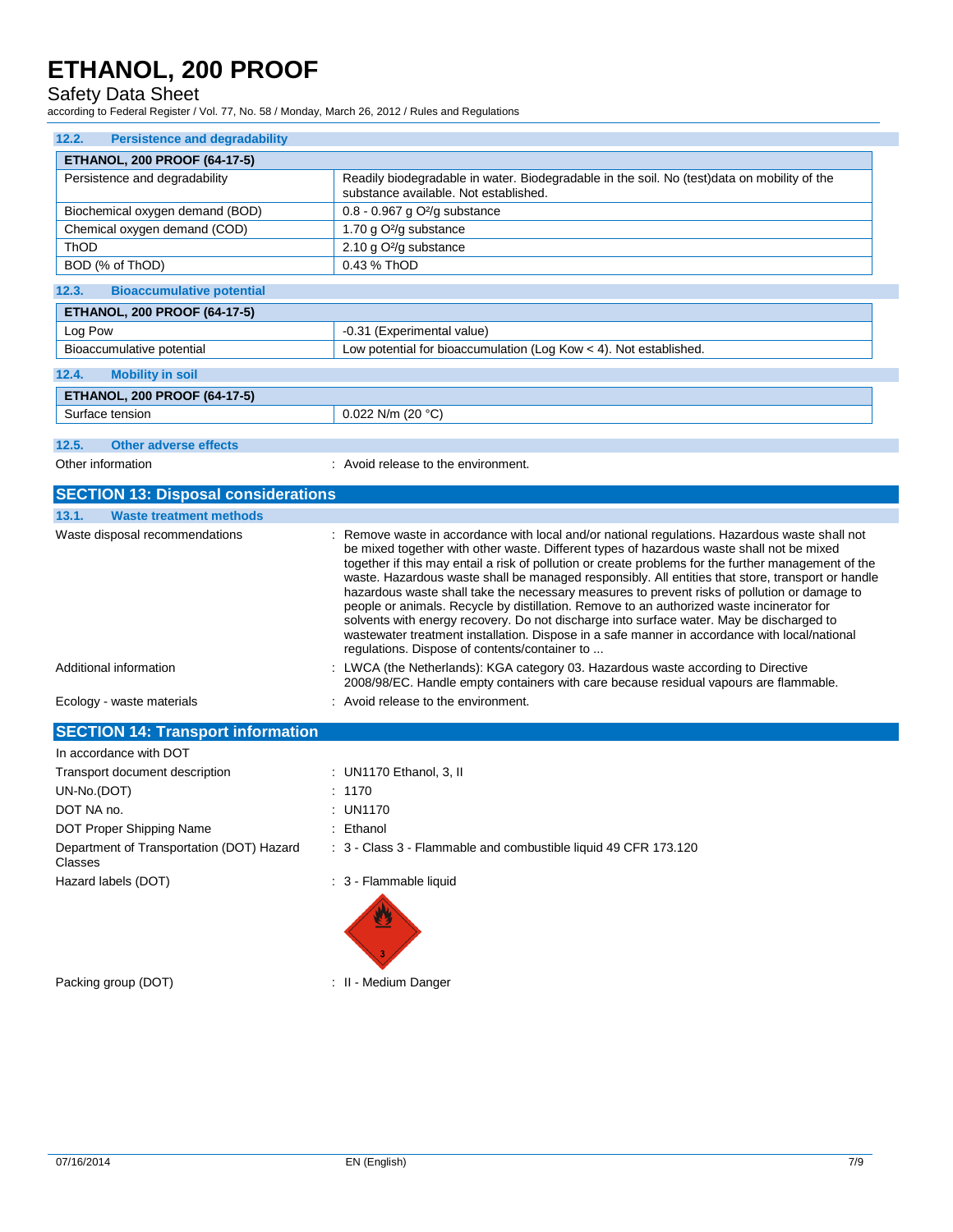## Safety Data Sheet

according to Federal Register / Vol. 77, No. 58 / Monday, March 26, 2012 / Rules and Regulations

| DOT Special Provisions (49 CFR 172.102)                                   | 24 - Alcoholic beverages containing more than 70 percent alcohol by volume must be<br>transported as materials in Packing Group II. Alcoholic beverages containing more than 24<br>percent but not more than 70 percent alcohol by volume must be transported as materials in<br>Packing Group III.<br>IB2 - Authorized IBCs: Metal (31A, 31B and 31N); Rigid plastics (31H1 and 31H2); Composite<br>(31HZ1). Additional Requirement: Only liquids with a vapor pressure less than or equal to 110<br>kPa at 50 C (1.1 bar at 122 F), or 130 kPa at 55 C (1.3 bar at 131 F) are authorized.<br>T4 - 2.65 178.274(d)(2) Normal 178.275(d)(3)<br>TP1 - The maximum degree of filling must not exceed the degree of filling determined by the<br>following: Degree of filling = $97 / (1 + a (tr - tf))$ Where: tr is the maximum mean bulk temperature<br>during transport, and if is the temperature in degrees celsius of the liquid during filling. |
|---------------------------------------------------------------------------|------------------------------------------------------------------------------------------------------------------------------------------------------------------------------------------------------------------------------------------------------------------------------------------------------------------------------------------------------------------------------------------------------------------------------------------------------------------------------------------------------------------------------------------------------------------------------------------------------------------------------------------------------------------------------------------------------------------------------------------------------------------------------------------------------------------------------------------------------------------------------------------------------------------------------------------------------|
| DOT Packaging Exceptions (49 CFR 173.xxx)                                 | : $4b;150$                                                                                                                                                                                                                                                                                                                                                                                                                                                                                                                                                                                                                                                                                                                                                                                                                                                                                                                                           |
| DOT Packaging Non Bulk (49 CFR 173.xxx)                                   | : 202                                                                                                                                                                                                                                                                                                                                                                                                                                                                                                                                                                                                                                                                                                                                                                                                                                                                                                                                                |
| DOT Packaging Bulk (49 CFR 173.xxx)                                       | : 242                                                                                                                                                                                                                                                                                                                                                                                                                                                                                                                                                                                                                                                                                                                                                                                                                                                                                                                                                |
| DOT Quantity Limitations Passenger aircraft/rail : 5 L<br>(49 CFR 173.27) |                                                                                                                                                                                                                                                                                                                                                                                                                                                                                                                                                                                                                                                                                                                                                                                                                                                                                                                                                      |
| DOT Quantity Limitations Cargo aircraft only (49 : 60 L<br>CFR 175.75)    |                                                                                                                                                                                                                                                                                                                                                                                                                                                                                                                                                                                                                                                                                                                                                                                                                                                                                                                                                      |
| DOT Vessel Stowage Location                                               | : A - The material may be stowed "on deck" or "under deck" on a cargo vessel and on a<br>passenger vessel.                                                                                                                                                                                                                                                                                                                                                                                                                                                                                                                                                                                                                                                                                                                                                                                                                                           |
| <b>Additional information</b>                                             |                                                                                                                                                                                                                                                                                                                                                                                                                                                                                                                                                                                                                                                                                                                                                                                                                                                                                                                                                      |
| Other information                                                         | : No supplementary information available.                                                                                                                                                                                                                                                                                                                                                                                                                                                                                                                                                                                                                                                                                                                                                                                                                                                                                                            |
| State during transport (ADR-RID)                                          | $:$ as liquid.                                                                                                                                                                                                                                                                                                                                                                                                                                                                                                                                                                                                                                                                                                                                                                                                                                                                                                                                       |
| <b>ADR</b>                                                                |                                                                                                                                                                                                                                                                                                                                                                                                                                                                                                                                                                                                                                                                                                                                                                                                                                                                                                                                                      |
| Transport document description                                            | : UN 1170 ethanol (ethyl alcohol), 3, II, (D/E)                                                                                                                                                                                                                                                                                                                                                                                                                                                                                                                                                                                                                                                                                                                                                                                                                                                                                                      |
| Packing group (ADR)                                                       | : II                                                                                                                                                                                                                                                                                                                                                                                                                                                                                                                                                                                                                                                                                                                                                                                                                                                                                                                                                 |
| Class (ADR)                                                               | : 3 - Flammable liquids                                                                                                                                                                                                                                                                                                                                                                                                                                                                                                                                                                                                                                                                                                                                                                                                                                                                                                                              |
| Hazard identification number (Kemler No.)                                 | : 33                                                                                                                                                                                                                                                                                                                                                                                                                                                                                                                                                                                                                                                                                                                                                                                                                                                                                                                                                 |
| Classification code (ADR)                                                 | : F1                                                                                                                                                                                                                                                                                                                                                                                                                                                                                                                                                                                                                                                                                                                                                                                                                                                                                                                                                 |
| Danger labels (ADR)                                                       | : 3 - Flammable liquids                                                                                                                                                                                                                                                                                                                                                                                                                                                                                                                                                                                                                                                                                                                                                                                                                                                                                                                              |
| Orange plates                                                             | 33<br>170                                                                                                                                                                                                                                                                                                                                                                                                                                                                                                                                                                                                                                                                                                                                                                                                                                                                                                                                            |
| Tunnel restriction code                                                   | : $D/E$                                                                                                                                                                                                                                                                                                                                                                                                                                                                                                                                                                                                                                                                                                                                                                                                                                                                                                                                              |
| <b>Transport by sea</b>                                                   |                                                                                                                                                                                                                                                                                                                                                                                                                                                                                                                                                                                                                                                                                                                                                                                                                                                                                                                                                      |
| UN-No. (IMDG)                                                             | : 1170                                                                                                                                                                                                                                                                                                                                                                                                                                                                                                                                                                                                                                                                                                                                                                                                                                                                                                                                               |
| Class (IMDG)                                                              | : 3 - Flammable liquids                                                                                                                                                                                                                                                                                                                                                                                                                                                                                                                                                                                                                                                                                                                                                                                                                                                                                                                              |
| EmS-No. (1)                                                               | $\therefore$ F-E                                                                                                                                                                                                                                                                                                                                                                                                                                                                                                                                                                                                                                                                                                                                                                                                                                                                                                                                     |
| EmS-No. (2)                                                               | : S-D                                                                                                                                                                                                                                                                                                                                                                                                                                                                                                                                                                                                                                                                                                                                                                                                                                                                                                                                                |
| <b>Air transport</b>                                                      |                                                                                                                                                                                                                                                                                                                                                                                                                                                                                                                                                                                                                                                                                                                                                                                                                                                                                                                                                      |
| UN-No.(IATA)                                                              | : 1170                                                                                                                                                                                                                                                                                                                                                                                                                                                                                                                                                                                                                                                                                                                                                                                                                                                                                                                                               |
| Class (IATA)                                                              | : 3 - Flammable Liquids                                                                                                                                                                                                                                                                                                                                                                                                                                                                                                                                                                                                                                                                                                                                                                                                                                                                                                                              |
| Packing group (IATA)                                                      | : II - Medium Danger                                                                                                                                                                                                                                                                                                                                                                                                                                                                                                                                                                                                                                                                                                                                                                                                                                                                                                                                 |
| <b>SECTION 15: Regulatory information</b>                                 |                                                                                                                                                                                                                                                                                                                                                                                                                                                                                                                                                                                                                                                                                                                                                                                                                                                                                                                                                      |
| 15.1. US Federal regulations                                              |                                                                                                                                                                                                                                                                                                                                                                                                                                                                                                                                                                                                                                                                                                                                                                                                                                                                                                                                                      |
| <b>ETHANOL, 200 PROOF (64-17-5)</b>                                       |                                                                                                                                                                                                                                                                                                                                                                                                                                                                                                                                                                                                                                                                                                                                                                                                                                                                                                                                                      |

Listed on the United States TSCA (Toxic Substances Control Act) inventory